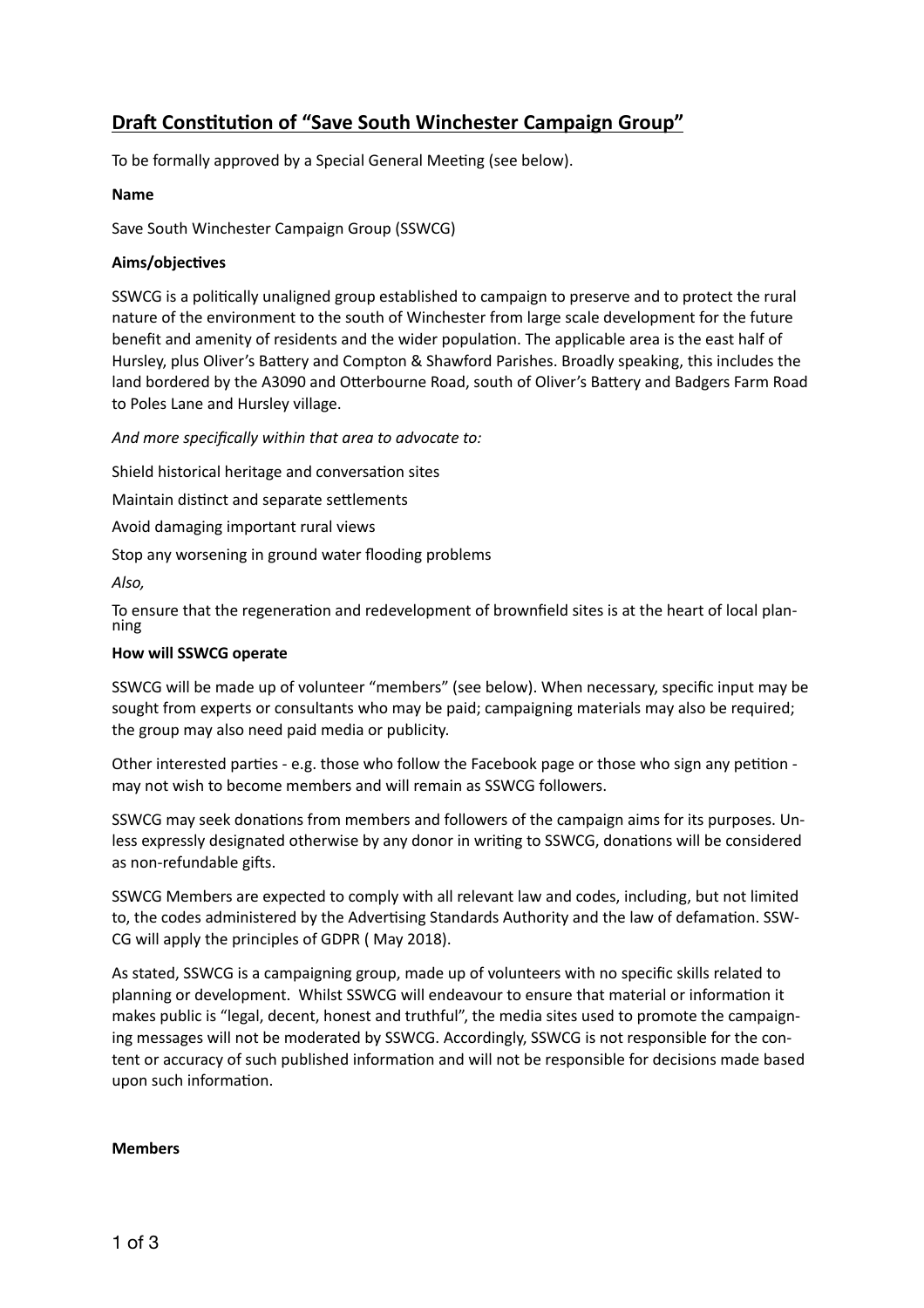Membership will be open, inclusion to membership is automatic subject to provision of name and contact details and agreement to comply with the SSWCG constitution. There is no fee and anyone on the membership list will be entitled to a vote at general meetings as convened for the inception of the Group and on an ongoing basis (at least annually) by the Management Committee. Some of the Members will volunteer to contribute time, ideas or materials to the development and implementation of the campaign group's activities.

Membership will cease in the following circumstances:

At the member's request

If the group ceases its activities

If in the judgment of the Management Committee a member has engaged in activities that contra- dict or are incompatible with any of the aims of the group

If a member behaves or acts contrary to relevant law or any relevant code of practice.

#### **Management of the Group**

Management of the group will be undertaken by a Management Committee appointed from amongst the membership, including a Chair, a Treasurer and a Secretary. These positions will initially be filled by volunteers and ratified by the members at SSWCG's first Special General Meeting of members.

These positions will be subject to annual election/re-election at an Annual General Meeting (AGM). Any vacancies falling due between AGMs will be filled via volunteers and ratified by the Management Committee for the rest of that annual voting cycle. The Management Committee may co-opt members with particular expertise (who must agree to comply with the SSWCG constitution) to attend Committee Meetings because they have specific skills or knowledge required. For example, but not exclusively, knowledge about environment/socio economic matters or traffic management.

The Management Committee has the following responsibilities:

Planning and reviewing the campaign's activities

Keeping a record of decisions made

Keeping proper financial records and accounts

Keeping membership and wider interested stakeholders informed

Controlling expenditure and allocating funds to projects

Purchasing of services and goods in pursuit of aims

Investment of unallocated reserves

Controlling fundraising and reporting to funders

Adhering to membership policy (including upkeep of the membership list) and treating members/ volunteers fairly and equitably

Exercising good governance and ensuring clear individual roles and responsibilities

The delegation of roles and responsibilities to sub committees/task and finish groups as appropriate

Risk management and compliance with regulation (eg GDPR)

#### **Management Committee Meetings**

Meetings will be a minimum of monthly but maybe be scheduled more regularly if required.

Their primary purpose is to agree actions and monitor progress against previously agreed activity